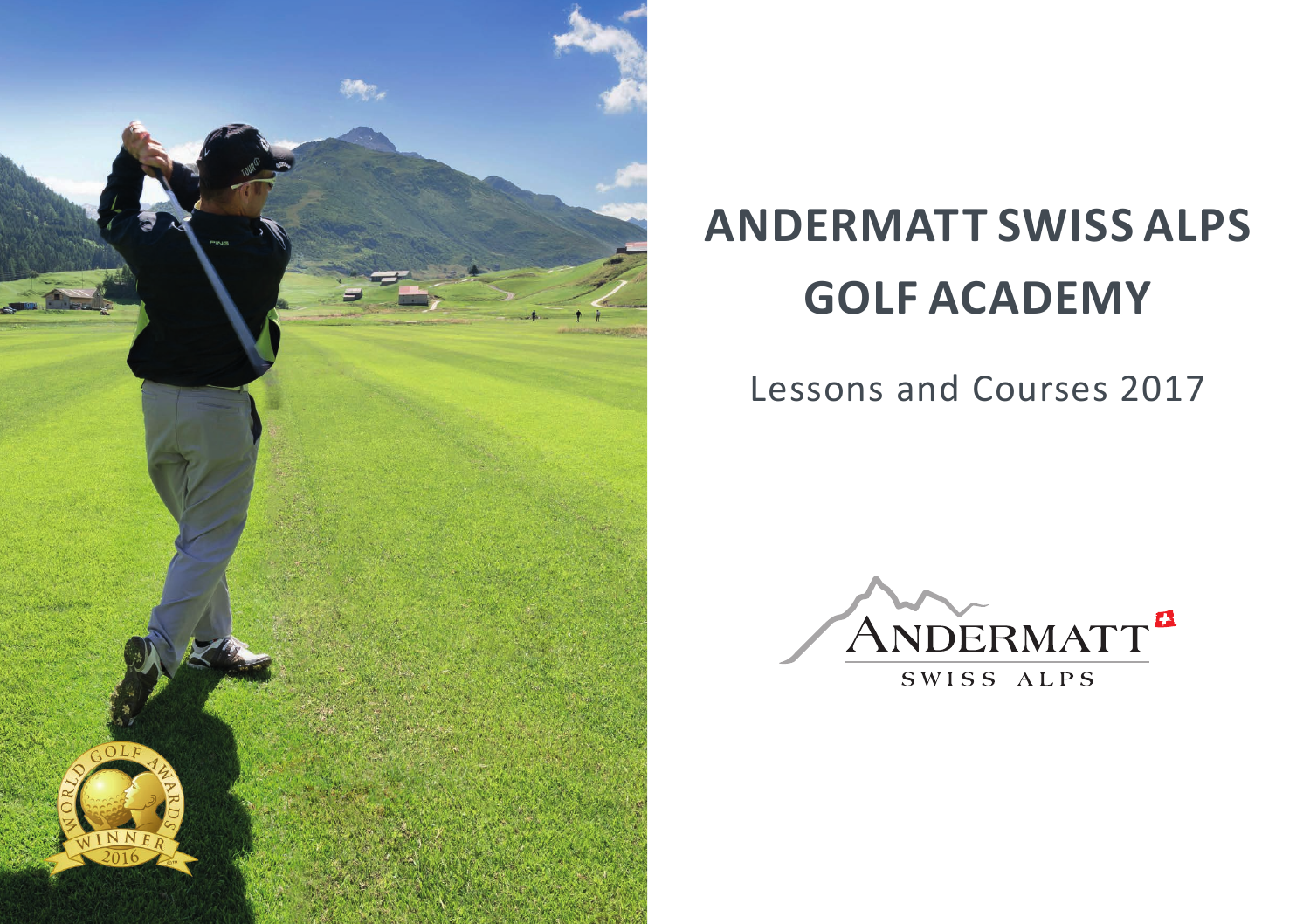# ON-REQUEST LESSONS ON-REQUEST LESSONS ON-REQUEST LESSONS ON-REQUEST LESSONS **ON-REQUEST LESSONS**

## **Private Lessons** Private Lessons Private Lessons Private Lessons Private Lessons

| <b>Participants</b> | <b>Objective</b> | Programme            | <b>Duration</b> | <b>Dates</b>  | Max. # People | <b>Unit Price</b> |
|---------------------|------------------|----------------------|-----------------|---------------|---------------|-------------------|
| Everyone from       | From basic       | Agreed with the pro  | 50 min.         | $June -$      |               | CHF 120           |
| beginner to single  | technique to     | at the start of each |                 | September, by |               |                   |
| handicapper         | specific         | lesson               |                 | appointment   |               |                   |
|                     | improvements     |                      |                 |               |               |                   |

# Group Lessons **Group Lessons** Group Lessons Group Lessons Group Lessons

| Participants       | <b>Objective</b> | Programme            | <b>Duration</b> | <b>Dates</b>  | Max. # People | <b>Unit Price</b> |
|--------------------|------------------|----------------------|-----------------|---------------|---------------|-------------------|
| Evervone from      | From basic       | Agreed with the pro  | 50 min.         | June –        |               | CHF 140 to 200    |
| beginner to single | technique to     | at the start of each |                 | September, by |               |                   |
| handicapper        | specific         | lesson               |                 | appointment   |               |                   |
|                    | improvements     |                      |                 |               |               |                   |

# On-Course Coaching On-Course Coaching **On-Course Coaching** On-Course Coaching On-Course Coaching

| Participants          | <b>Objective</b> | Programme            | <b>Duration</b>                    | <b>Dates</b>  | Max. # People | <b>Unit Price</b>                |
|-----------------------|------------------|----------------------|------------------------------------|---------------|---------------|----------------------------------|
| Evervone with         | Improving your   | Game plan, strategy, | $2 - \frac{1}{2}$ hrs. for 9 holes | $June -$      |               | CHF 300 for 1 person, 9 holes    |
| playing rights on the | game and         | execution            | 5 hrs. for 18 holes                | September, by |               | CHF 400 for 2-3 people, 9 holes  |
| ASA* golf course      | playing strategy |                      |                                    | appointment   |               | CHF 500 for 1 person, 18 holes   |
| (max, hcp 54)         |                  |                      |                                    |               |               | CHF 600 for 2-3 people, 18 holes |

\*Andermatt Swiss Alps Golf Course

### Introductory Lessons Introductory Lessons Introductory Lessons **Introductory Lessons**  Introductory Lessons

| Participants       | <b>Objective</b> | Programme             | <b>Duration</b> | <b>Dates</b>  | Max. # People | <b>Unit Price</b>                  |
|--------------------|------------------|-----------------------|-----------------|---------------|---------------|------------------------------------|
| Groups, clubs,     | Discover golf in | Introduction to golf, | 2 hrs.          | $June -$      | 12 per pro    | CHF 500 for up to 12 people        |
| companies, tourney | a playful way    | long game, short      |                 | September, by |               | (including range fee, range balls) |
| complementary      |                  | game, putting,        |                 | appointment   |               | and rental clubs)                  |
| events             |                  | putting contest       |                 |               |               |                                    |

**Partner:**





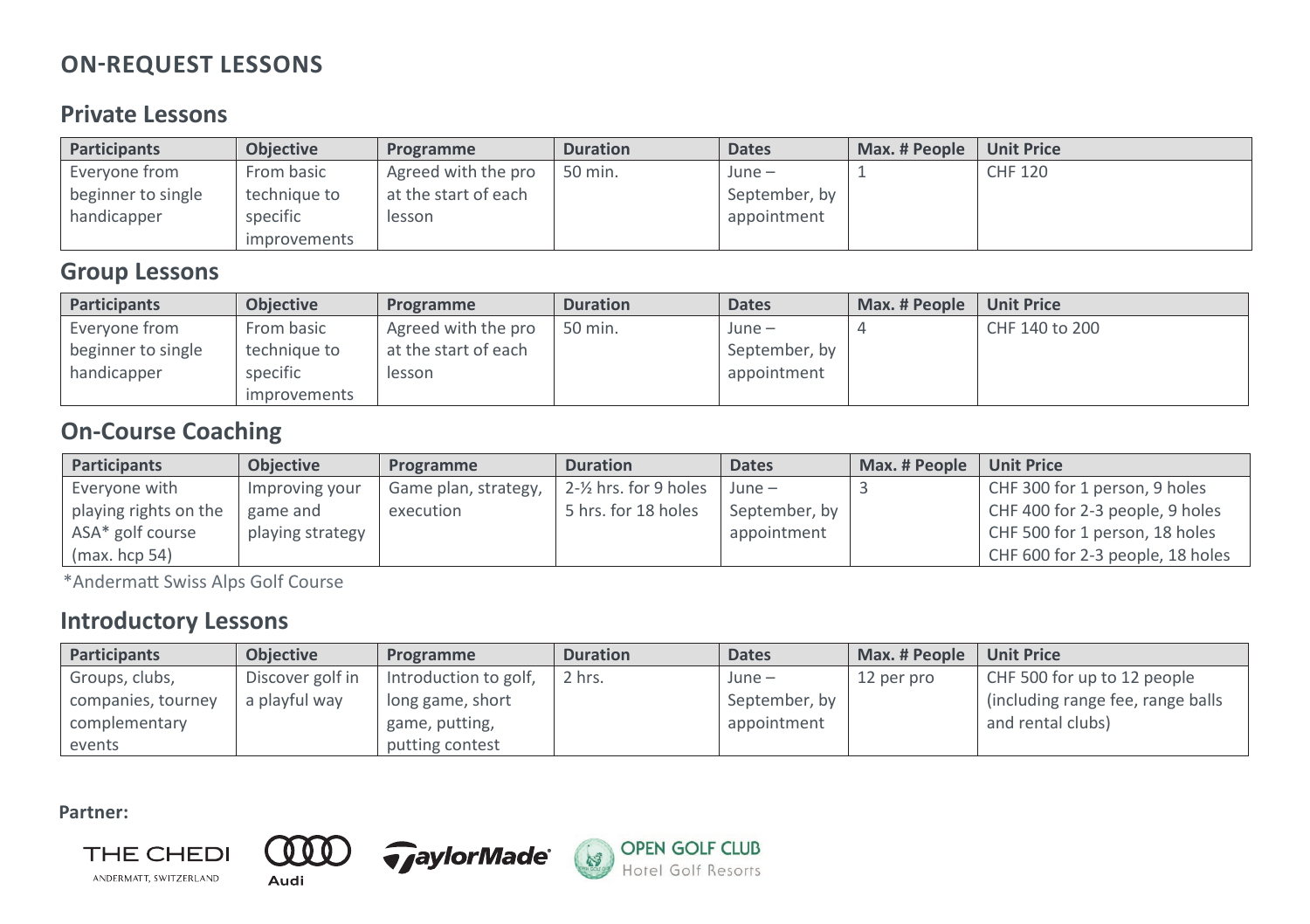### **SCHEDULED COURSES** Proficiency *(Platzreife)* Course (weekly for 2 months)

### **Proficiency (Platzreife) Course (weekly for 2 months)**

| <b>Participants</b> | <b>Objective</b>    | Programme             | <b>Duration</b>   | <b>Dates</b>                         | No. of People | <b>Unit Price</b>             |
|---------------------|---------------------|-----------------------|-------------------|--------------------------------------|---------------|-------------------------------|
| Locals, local       | Achieving certified | Introduction to golf, | 24 lessons (3 per | Fridays from July                    | $4-6$         | CHF 960 per person (including |
| employees,          | golf proficiency    | technique, practice,  | week for 8 weeks) | 7 to August 25                       |               | green fee, range fee, range   |
| second home         | (platzreife)        | strategy, theory,     |                   | $(5 \text{ pm to } 7:30 \text{ pm})$ |               | balls and rental clubs)       |
| owners              |                     | rules, final tests    |                   |                                      |               |                               |

### 1-Week Proficiency *(Platzreife)* Course (daily for 1 week) **1-Week Proficiency (Platzreife) Course (daily for 1 week)**

| <b>Participants</b> | <b>Objective</b>    | Programme             | <b>Duration</b>  | <b>Dates</b> | No. of People | <b>Unit Price</b>             |
|---------------------|---------------------|-----------------------|------------------|--------------|---------------|-------------------------------|
| Second home         | Achieving certified | Introduction to golf, | 24 lessons       | July 17 - 21 | $4-6$         | CHF 960 per person (including |
| owners, holiday     | golf proficiency    | technique, practice,  | (4-5 lessons per | Aug 7 - 11   |               | green fee, range fee, range   |
| guests, locals      | (platzreife)        | strategy, theory,     | day for 5 days)  |              |               | balls and rental clubs)       |
|                     |                     | rules, final tests    |                  |              |               |                               |

# Weekend Golf Clinics / Advanced Course (1 weekend) Weekend Golf Clinics / Advanced Course (1 weekend) **Weekend Golf Clinics / Advanced Course (1 weekend)** Weekend Golf Clinics / Advanced Course (1 weekend)

| <b>Participants</b> | <b>Objective</b>                 | Programme         | <b>Duration</b>                                    | <b>Dates</b> | No. of People | <b>Unit Price</b>             |
|---------------------|----------------------------------|-------------------|----------------------------------------------------|--------------|---------------|-------------------------------|
| Experienced and     | Technique                        | Theory, practice, | $\vert$ 3 lessons per day + $\vert$                | July 15 - 16 | $3-6$         | CHF 860 per person (including |
| advanced golfers    | improvement in<br>specific areas | strategy, play    | 2x18 holes with a<br>pro (1 pro per<br>group of 3) | Aug 12 - 13  |               | golf, breakfast & lunch)      |

### **General Conditions**

- Course location: Andermatt Swiss Alps Golf Course, Andermatt
- All prices include VAT
- Range fees and range balls included in prices
- Mineral water and fruit included in prices
- Golf equipment for beginners included in prices

For more information please contact the Andermatt Swiss Alps Golf Course. +41 41 888 74 47 | golf@andermatt-swissalps.ch

### **On request**

- Golf safaris in the Andermatt Golf Region
- Custom, personalised, target-specific training programmes: scoping, analysis, practice programme, lessons & coaching, test, performance review, fine tuning
- "Beat the Pro" challenge: Team of 3 against the pro (scramble or best ball)